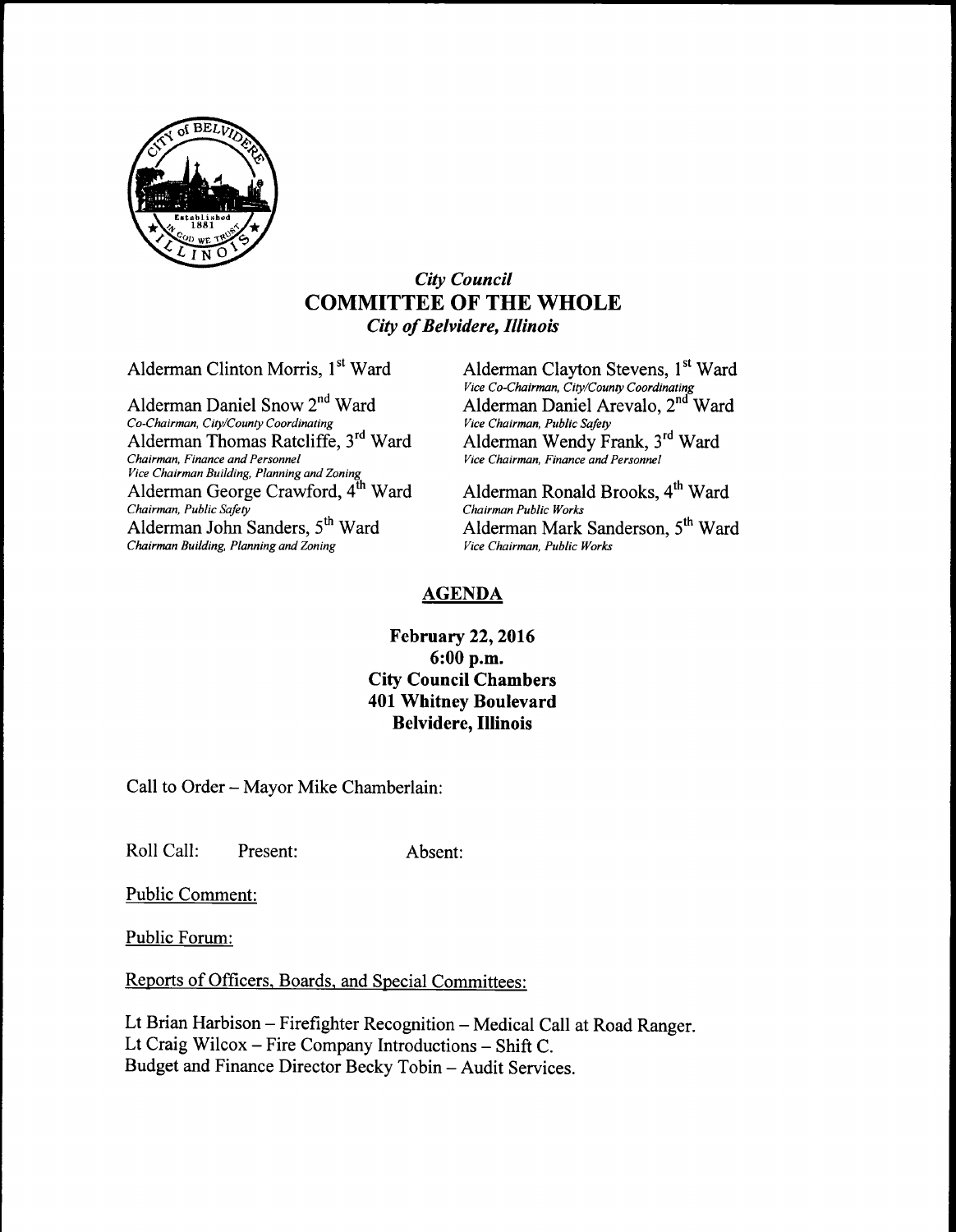- 1. Public Safety, Unfinished Business: None.
- 2. Public Safety, New Business:
	- A) Police Department 2015 Annual Report.
- 3. Finance & Personnel, Unfinished Business: None.
- 4. Finance & Personnel, New Business:
	- A)Appointment to the Library Board. B) Replacement of City Hall Rooftop Unit.
	- C) Budgets— General Administration, Capital and Salaries.
- 5. Other:
	- A) Historic Preservation CLG Grant Application.
	- B) 2016 MFT Street Maintenance Program— Revised.
	- C) Planning Department— Termination of Agreement by County Board and funding of position for City Planner.
- 6. Adjournment:

Belvidere City Council meetings are now broadcast live on the internet  $@$  www.bnnsrudio.com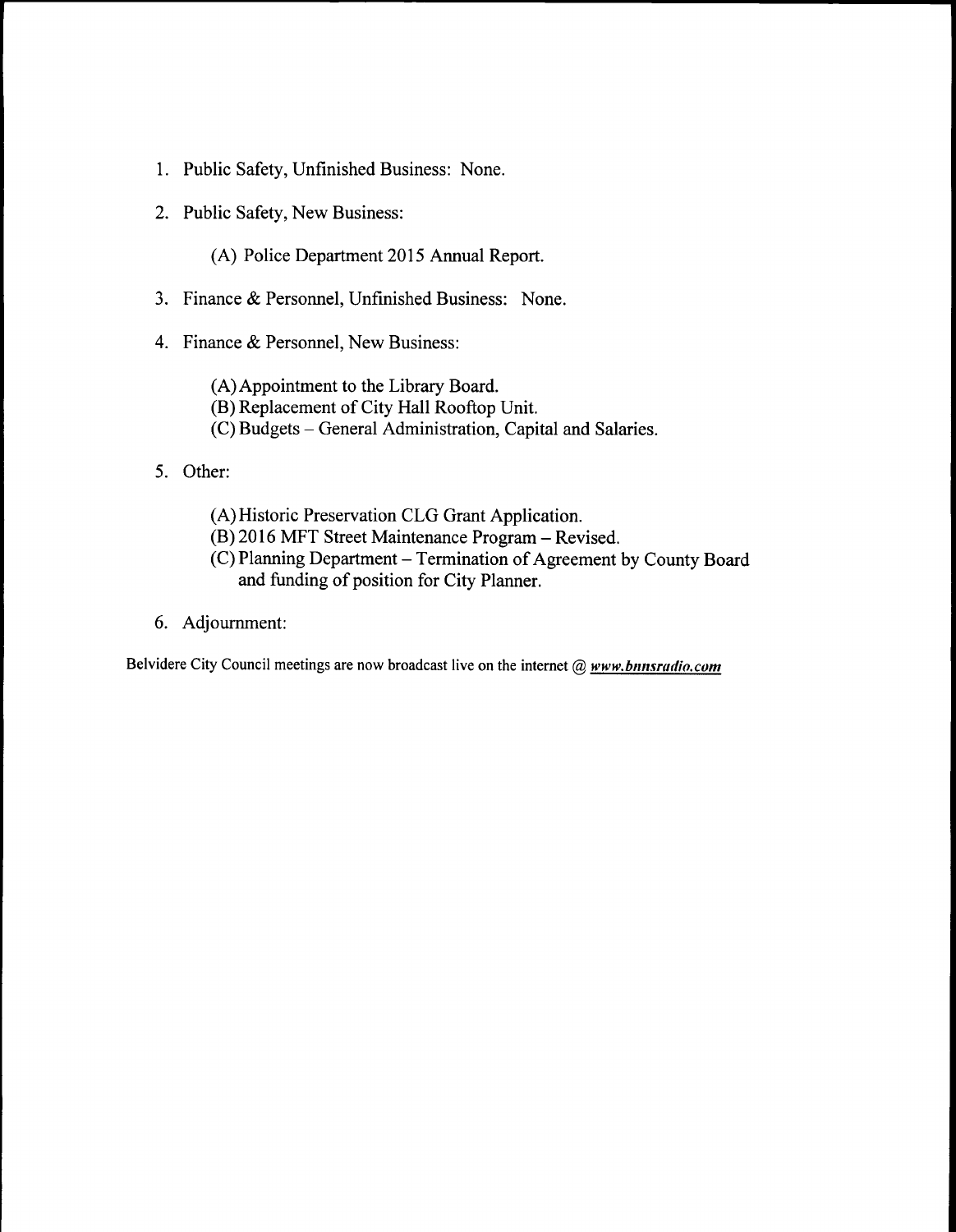City of Belvidere · Illinois

City Hall: 401 Whitney Blvd. Suite 100 Belvidere, Illinois 61008-3710 (815) 544-2612 • Fax (815) 544-3060

February 15, 2016

To: Mayor and Aldermen

From: Becky Tobin, Budget/Finance Officer

Re: Audit Services

Dear Mayor and Aldermen:

Per the Council's authorization, I solicited proposals for Audit Services. The proposal covers Audit Services for FY 2016, 2017, and 2018 for the City as well as Police and Fire Pensions. I received four( 4) proposals from different audit firms. Please see the attached results. Our current Auditor, Lauterbach & Amen, submitted <sup>a</sup> proposal and although they are the lowest cost, along with Wipfli LLP; I would like to go a different direction.

At this time <sup>I</sup> am requesting that the City select Sikich LLP to provide Audit Services to the City for the next three years. I realize that they are not the lowest quote but <sup>I</sup> have found their personal touch and understanding the importance of face-to-face contact to be well worth the extra \$3,960 (over 3 years). Having an office right in Rockford makes them and their services much more accessible to me and the City. They hold trainings and seminars locally which makes it much easier for me to attend without taking up my entire day like it does traveling to the suburbs. They are willing and able to come over to the City and help me with anything without adding additional costs that other audit firms traveling <sup>a</sup> farther distance would need to charge. Their customer service is top notch.

<sup>I</sup> will also note that selecting Sikich will still save the City money over the FY 2015 audit. The City paid \$30, 100 for audit services this year (including the police and fire pension funds). The cost for the FY 16 Audit with Sikich would be \$28,500.

<sup>1</sup> recommend approval of the Audit Proposal from Sikich LLP for fiscal years 2016, 2017, and 2018.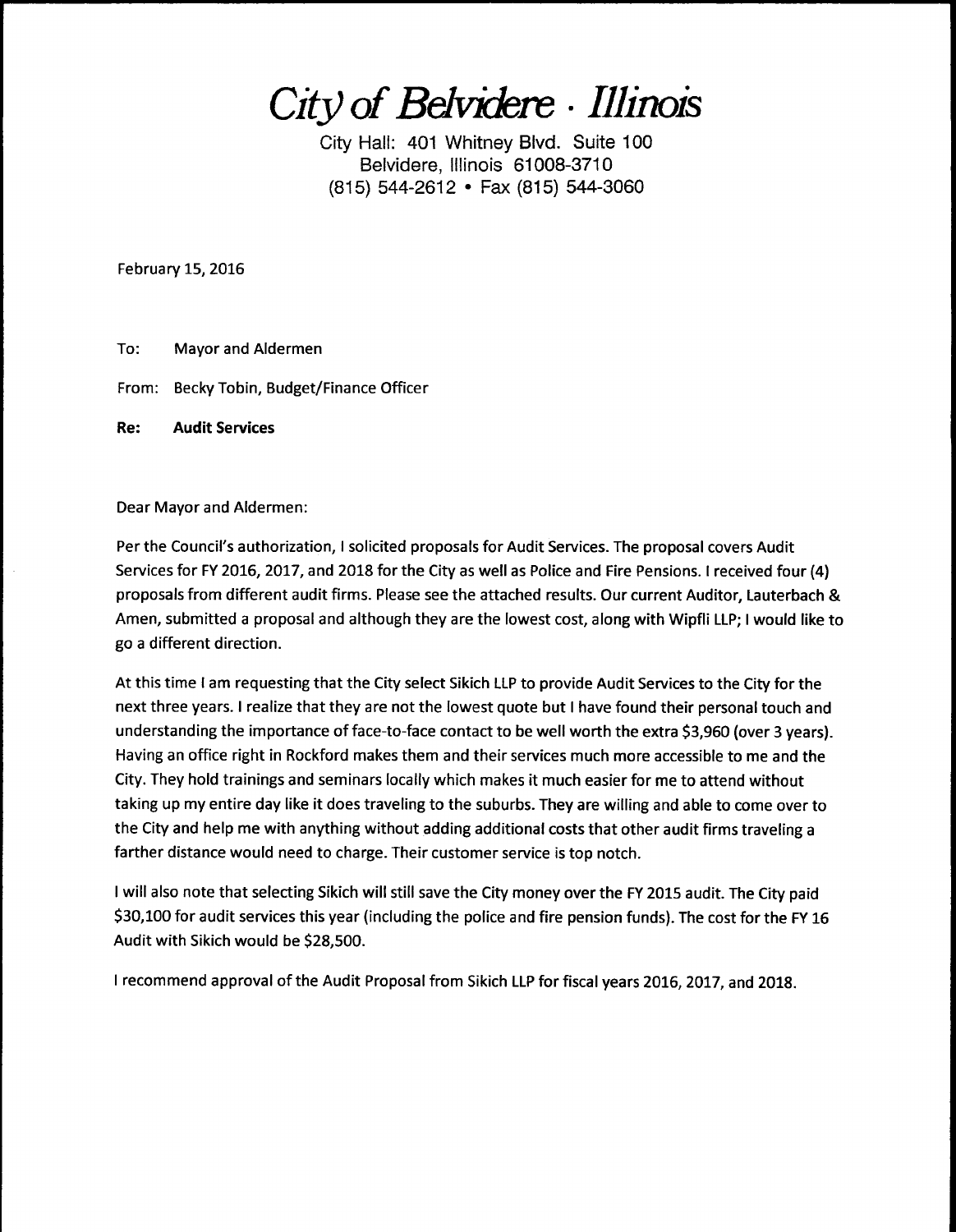### Audit Services Proposal Results

2016

| <b>Audit Firm</b>  | City<br><b>Audit Cost</b><br>FY 2016 | City<br><b>Audit Cost</b><br>FY 2017 | City<br><b>Audit Cost</b><br><b>FY 2018</b> | <b>Total</b><br>3 years | <b>Office</b><br>Location |
|--------------------|--------------------------------------|--------------------------------------|---------------------------------------------|-------------------------|---------------------------|
| Lauterbach & Amen  | \$19,700                             | \$20,150                             | \$20,600                                    | \$60,450                | Warrenville, IL           |
| Sikich             | \$22,500                             | \$22,950                             | \$23,400                                    | \$68,850                | Rockford, IL              |
| <b>WIPFLi</b>      | \$24,000                             | \$24,250                             | \$24,500                                    | \$72,750                | Rockford, IL              |
| <b>Baker Tilly</b> | \$22,750                             | \$23,430                             | \$24,130                                    | \$70,310                | Oakbrook, IL              |

 $\big\vert$ \*The City spent \$22,900 on the FY 15 City Audit.

|                             | Pension<br><b>Audit Cost</b><br><b>FY 2016</b> | Pension<br><b>Audit Cost</b><br>FY 2017 | <b>Pension</b><br><b>Audit Cost</b><br><b>FY 2018</b> | <b>Total</b><br>3 years |
|-----------------------------|------------------------------------------------|-----------------------------------------|-------------------------------------------------------|-------------------------|
| Lauterbach & Amen           |                                                |                                         |                                                       |                         |
| (Reilly Penner, and Benton) | \$7,400                                        | \$7,600                                 | \$7,800                                               | \$22,800                |
|                             |                                                |                                         |                                                       |                         |
| <b>Sikich</b>               | \$6,000                                        | \$6,120                                 | \$6,240                                               | \$18,360                |
|                             |                                                |                                         |                                                       |                         |
| <b>WIPFLi</b>               | \$3,500                                        | \$3,500                                 | \$3,500                                               | \$10,500                |
|                             |                                                |                                         |                                                       |                         |
| <b>Baker Tilly</b>          | \$7,000                                        | \$7,220                                 | \$7,440                                               | \$21,660                |

\* The City spent \$7,200 on the FY 15 pension audits from Reilly, Penner, and Benton LLP. Lauterbach& Amen do the financial statements for the pension funds so they are not able to do the Audit. The cost from Reilly assumes a \$200 increase per year which is consistent with their current pricing structure.

|                    | Totals (all 3 years of contract) |  |  |
|--------------------|----------------------------------|--|--|
| Lauterbach & Amen  | \$83,250                         |  |  |
| Wipfli             | \$83,250                         |  |  |
| Sikich             | \$87,210                         |  |  |
| <b>Baker Tilly</b> | \$91,970                         |  |  |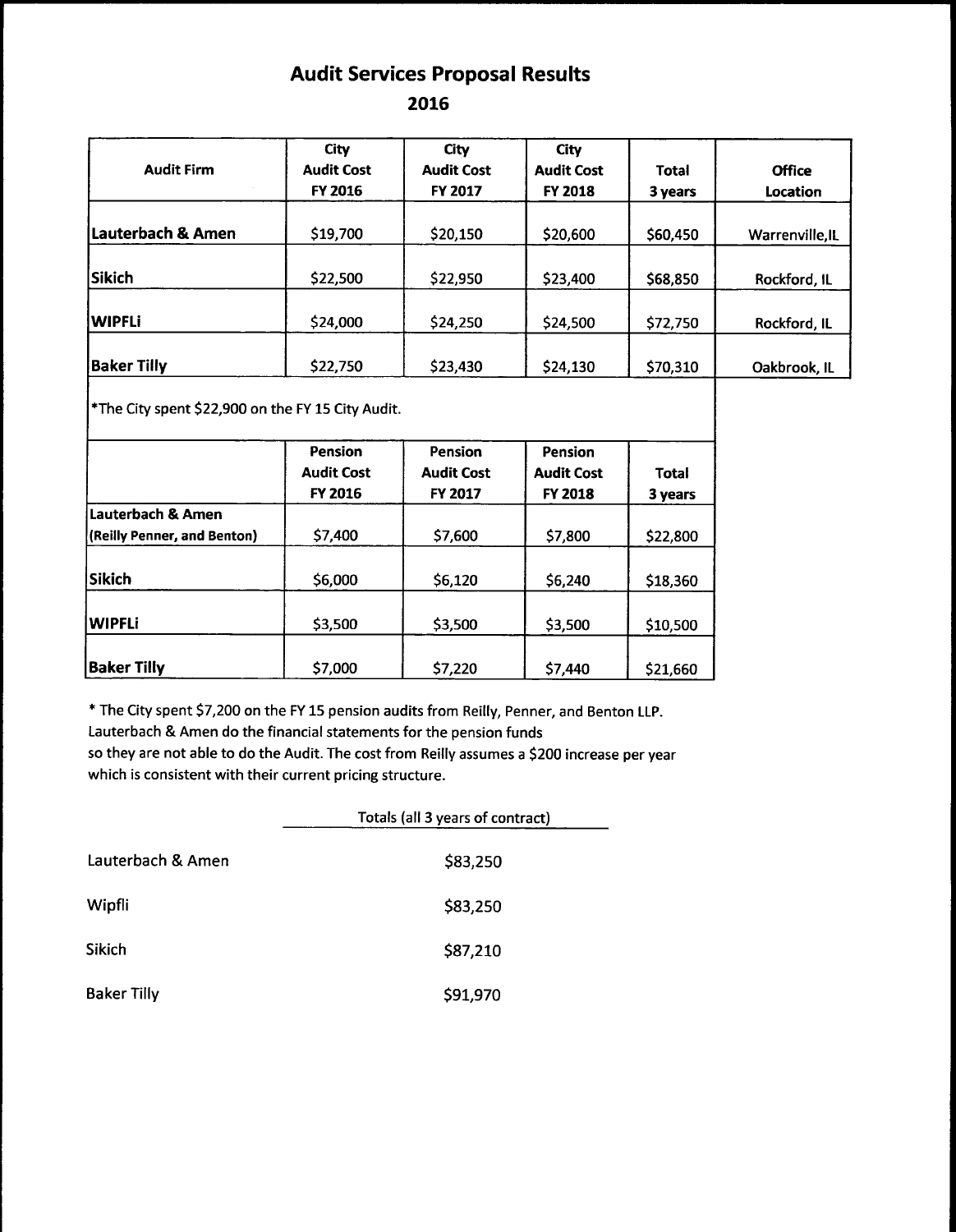# BELVIDERE. ILLINOIS

Established 1881

22 February 2016

Honorable Councilmen—

I am pleased to share my appointment of Renee L. Keeney and James J. Holich to the Library Board vacancies. Each brings an accomplished skill set to their new positions. Their admirable academic achievements, coupled with desire for community involvement, make them excellent board candidates.

The appointments are effective immediately.

Respectfully yours,

Mayor Mike Chamberlain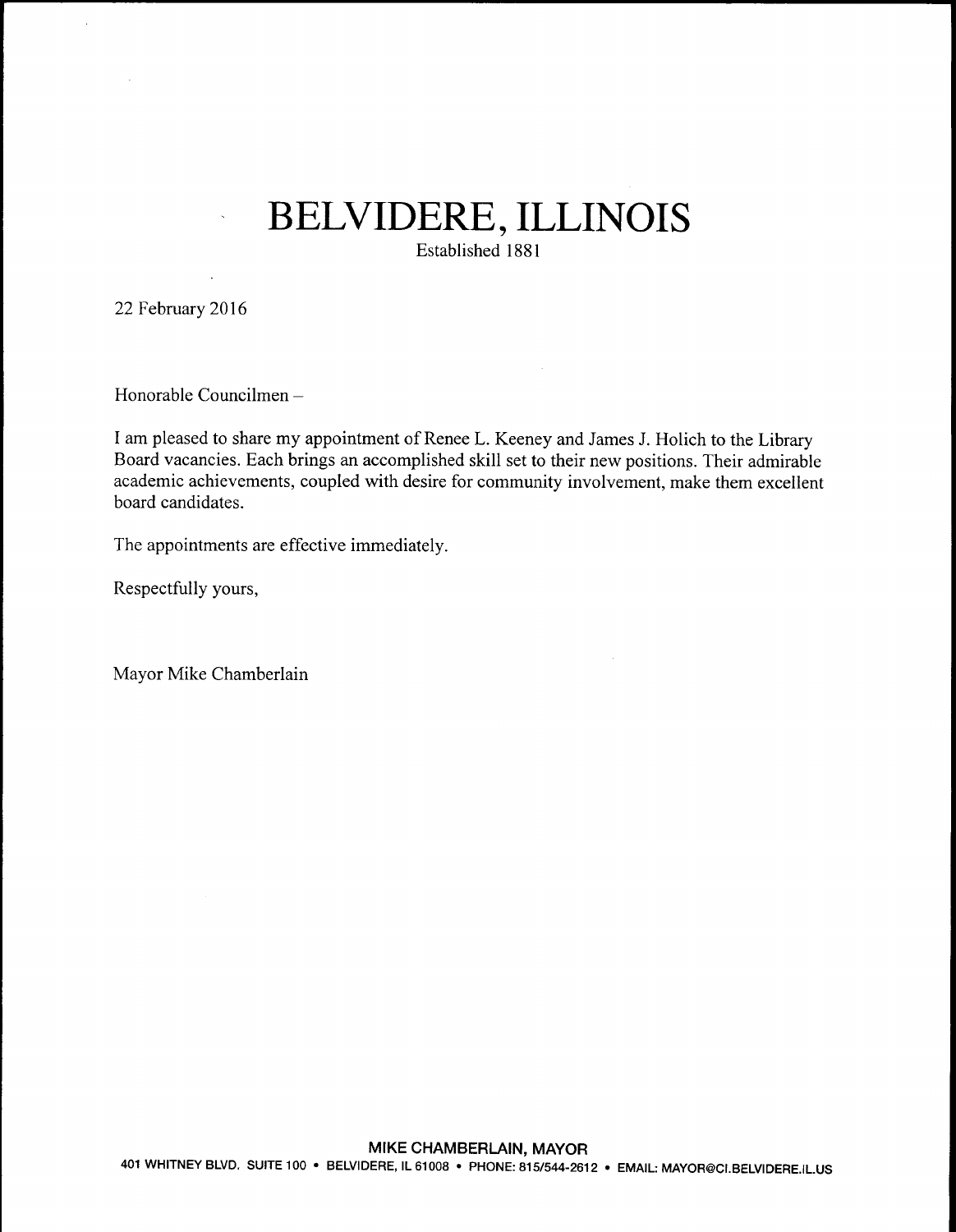Renee' L. Keeney **Provident Community of the Community of the Community of the Community of the Community of the Community of the Community of the Community of the Community of the Community of the Community of the Communi** 2506 W. Farmington Ct Belvidere, IL 61008 815.296.9500 dzrn94Qmsn.com

Mayor Chamberlain and the ida.Public Ubrary Boatd,

I'm writing in response to an email I received about the recent vacancy on the library board, and I would like to be considered for the position.

11l44t ;<sup>4</sup>f , i} <sup>I</sup>

<sup>k</sup>' i is 1 . <sup>1</sup><sup>i</sup>

i 111111

M' <sup>i</sup>

sir . i

it NIt

t <sup>p</sup>

z: <sup>S</sup> r4, <sup>7</sup> <sup>Y</sup> <sup>j</sup> ttl it{ <sup>4</sup> 04! lil"<sup>I</sup>

si i }

I have been a resident of Belvidere for almost 14 years. I am also married and have three sons, ages 13, 16, and 17. I currently work at Crusader Community Health in our town, as a Certified Nurse Midwife, providing comprehensive women's healthcare to women in Belvidere and the surrounding towns. I just started my third year with Crusader and love my work. I was thritled to be able to join their organization, because it allows me to give back to, and promote the health and wall being, of those in my community.

i received my Bachelors of Science in Nursing at Truman University, a liberal arts and sciences university in Kirksville, MO. After practicing as a labor and delivery registered nurse for 13 years, I decided to continue my education. t attended Marquette University in Milwaukee for four years, and that is where I received my Masters of Science in Nursing degree, and certification in nurse midwifery. While attending Marquette, t was also inducted into Sigma Theta Tau, the international honors society for nursing professionals.

Prior to attending graduate school, I was an active volunteer in my sons' elementary school, Meehan. I tried to be present and available to help in their classrooms and field trips, as most parents do, but I also became involved in the Meehan PTO. I chaired the fundraising committee for a number of years, and I also served as president of the PTO for 2 years. I have many great memories of the time I spent supporting the teachers and students of Meehan. I also made some great friends there. It was also a lot of hard work and frustration at times, but <sup>I</sup> would absolutely do it again!

Now, to answer some of your questions as to why I feel I'm qualified or want to be on the board. My experience with the Meehan PTO taught me Robert's Rules of Order, how to organize, fundraise, bring people together to run events, etcetera. Along with my PTO service, my daily experience as a Crusader midwife, working with the public, people from many ethnic backgrounds, and socioeconomic groups, helps me to.see things from perspectives other than my own. <sup>i</sup> know that not everyone has the same on portunities, but the library is key to helping create opportunities for everyone. I have a great understanding and appreciation of the importance of literacy. Maintaining the Ida Public Library is critical sustaining and growing our community. In addition to all of this. I have always been an avid reader, as our my sons. A good book is better than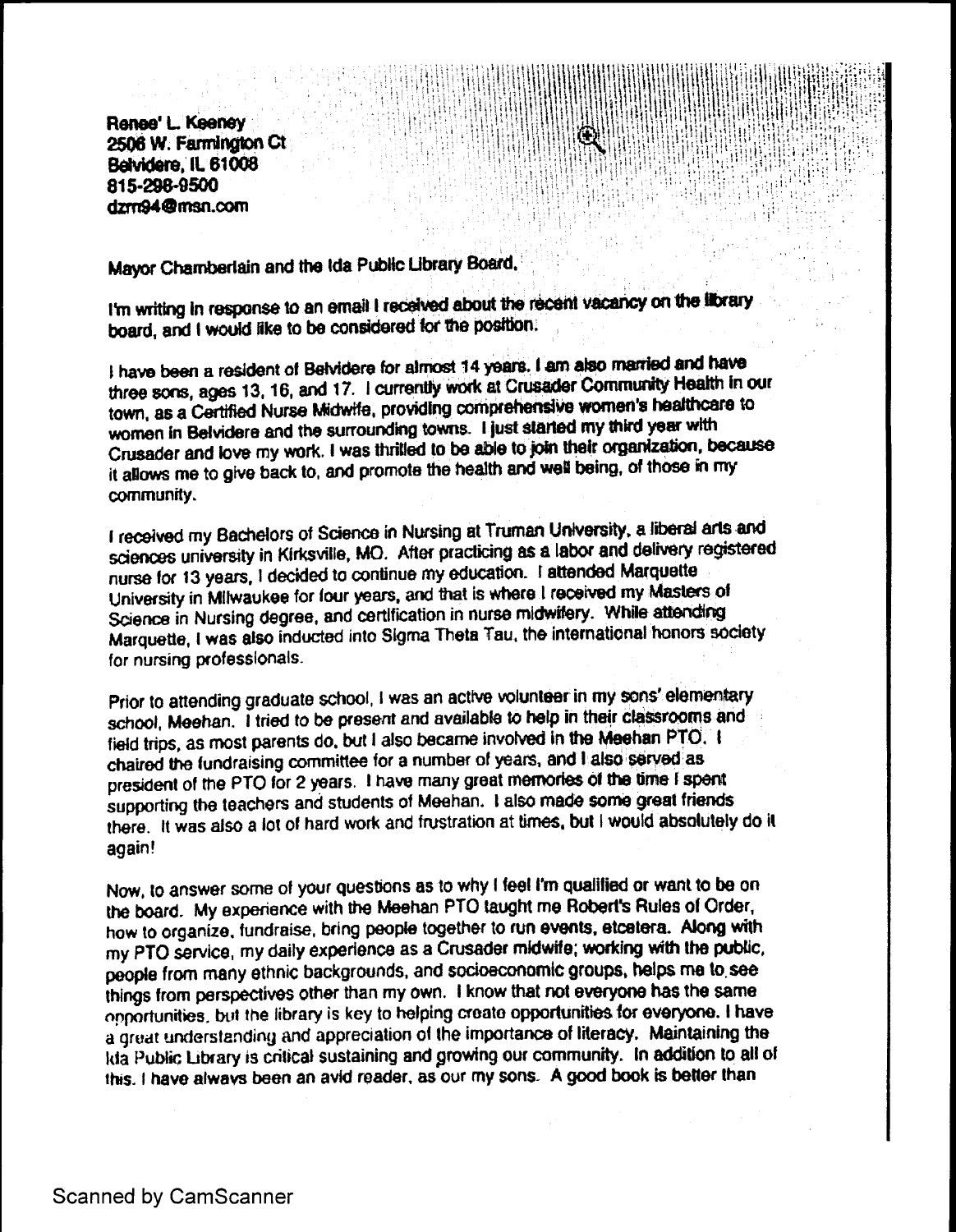any movie or television show. It can also be my downtall, because once I start reading, housework, cooking, and everything else goes by the wayside!

My education and professional background provides me with extensive research and computer experience. Technology does not intimidate me. I'm continually learning to incorporate in more into my professional and personal life to help me be more efficient and educated. Additionally, I am proficient in Spanish, and eventually hope to be able to become involved with ESL education programs.

The email I received, did not mention what the time commitment would be, but It is something that I could work into my schedule. If I am considered for the position, it would have to be discussed prior to me making my decision.

I; hope my qualifications are suited to what you are looking for in a board member. Please call or email me if there is any more information that would be helpful in making your decision, and I look forward to hearing from you soon.

 $\mathfrak{D}% _{T}=\mathfrak{D}_{T}\!\left( a,b\right) ,\qquad\mathfrak{D}_{T}=C_{T}\!\left( a,b\right) ,\qquad\mathfrak{D}_{T}=C_{T}\!\left( a,b\right) ,$ 

**Best Regards,** 

Jas

Renee' Keeney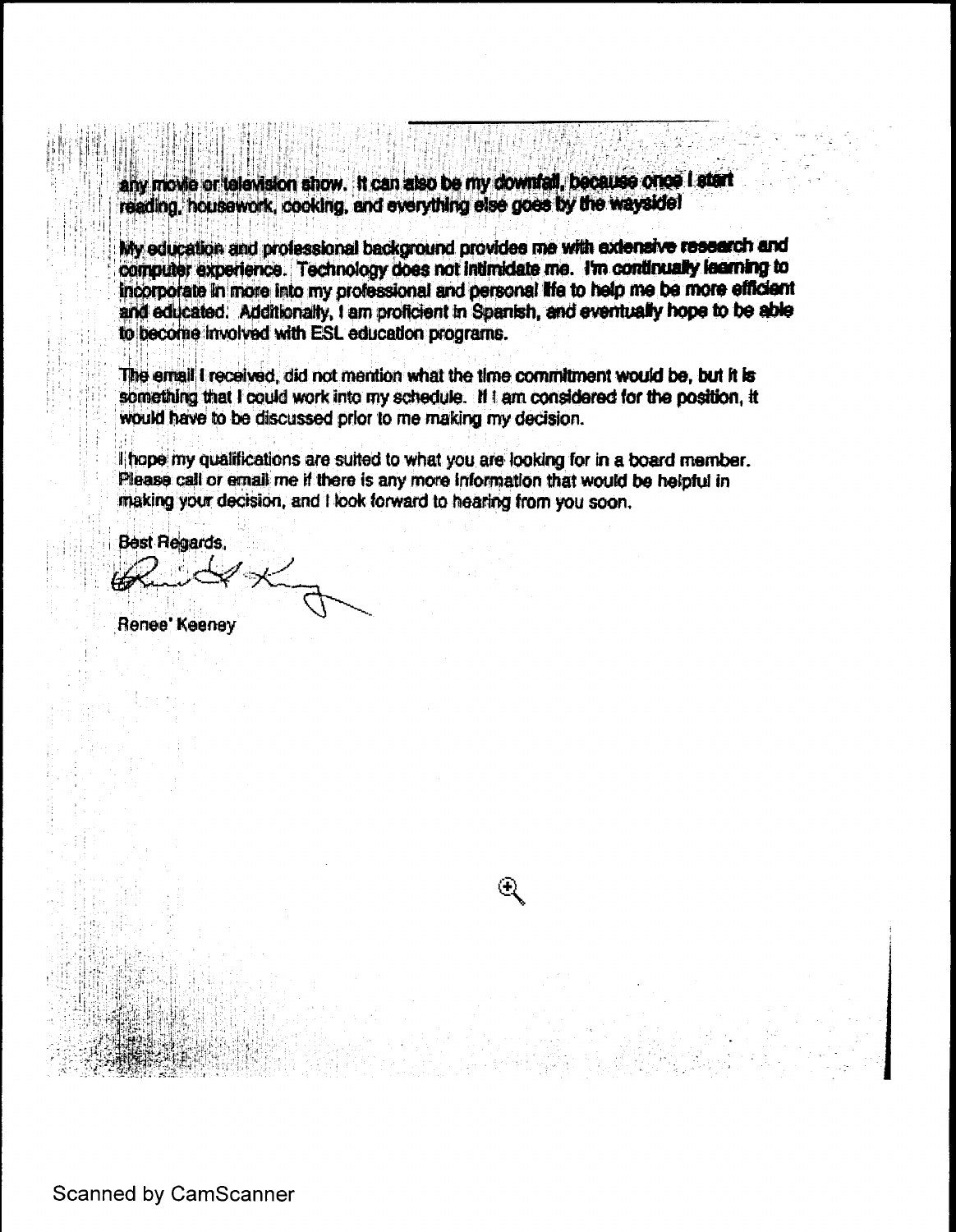illi la illi la littera della contra la contra la littera della contra la littera della contra la littera dell<br>La littera della contra la littera della contra la contra la littera della contra la littera della contra la<br>La in in a III 11; II I, L <sup>I</sup> i1 II, II <sup>1</sup> II IIII 111• I ! <sup>I</sup> IIIII <sup>11</sup> I1•: I ( 1! , If.1. 11` ! ! ' <sup>I</sup>' ! • t . i; Ii (! I!'" <sup>I</sup> IIII ' <sup>I</sup> <sup>1</sup> <sup>I</sup> i an compare an an Chamberlain ann a chainn an ainm an ainm an chainn an chainn an chainn an ainm air an compa<br>In the **Mayor Michael Chamberlain** ann an chainn an t-ainm an chainn an chainn an chainn an chainn an chainn an li in antisti statisti in antisti antisti antisti in antisti antisti anti In Capital Andreas States of Alberta Albert Luber (1981) and the Capital Capital Capital Capital Capital Capit<br>The Capital Andreas States of Alberta Capital Capital Capital Capital Capital Capital Capital Capital Capital i ll <sup>1</sup> <sup>i</sup> li , <sup>I</sup> <sup>11</sup> 1: <sup>11</sup> il,l , il ll II III ' ll ll' <sup>i</sup> 11, ; IIII I; <sup>I</sup> 1 ! <sup>11</sup> I : li. City of Belvidere Illinois II II IN ANAHAMAN SANA lil' il!! <sup>1111</sup>' <sup>I</sup> II <sup>1111</sup> IL Il , ll <sup>a</sup> IIII I IIIIIIII I ILILI INI LIEPUNG TANGGAN TANGGAN MAGALANG PANGANG TANGGAN MAGALANG TANGGAN. 401' Whitney Street

I DOMENSKI KARLIN

lil bill II <sup>i</sup> III., <sup>111</sup>' li <sup>I</sup> III

'lıl

l

l

III <sup>I</sup> <sup>l</sup> ii! IIiI:Ili.<sup>1</sup>

111 <sup>I</sup>

1 I!. <sup>i</sup> <sup>111</sup> 11111!

 $\blacksquare$ 

IIIII <sup>1</sup> t 111111

11 M 1 1 I <sup>1</sup> <sup>1</sup>

I( I

II <sup>I</sup> II Ii' ll <sup>111</sup> <sup>I</sup>

IN ANDER .

I;! i! i

I 11 11 11 11 11 11 1

Ii'l I

<sup>I</sup> I

I !,'

it

I! ja:.<sup>y</sup> II , I!' <sup>I</sup>

I, II, III II, III II l;! <sup>I</sup>' I:! <sup>I</sup>' IhI <sup>I</sup> II <sup>I</sup> II' I! i! <sup>I</sup> II II ` tl, ( I III III II II II III II II II II <sup>I</sup> II II! II i• l) I

<sup>11</sup> X111, <sup>1</sup> <sup>1111</sup> 111111, <sup>I</sup> Ili Il <sup>I</sup>

l,

I11111I

11. 1, 11,, 111q` y <sup>l</sup> NIII, III <sup>111</sup> i ..<sup>i</sup> <sup>I</sup>' ll 1. 11 , <sup>I</sup> <sup>I</sup> <sup>I</sup> i., <sup>1</sup> Rita i` I! I. <sup>i</sup> IIII11'11llllllll <sup>111</sup> <sup>1</sup> <sup>I</sup> 1IIi LII III11 , 111+!,. 1. 111,1' 1111` 11, 11.

t de la companyation de la companyation de la constitution for the position of Ida Public Library Board Member<br>L'angle de la companyation de la companyation de constitution for the position of Ida Public Library Board Memb Ini il III ' '!'

it il,

<sup>n</sup>I+ r, <sup>1</sup>' I + I:' 1 , rrr v ; I.' i , ! , ,,,.,, •; <sup>I</sup> <sup>I</sup>', <sup>k</sup> <sup>u</sup> <sup>1</sup>' I , <sup>I</sup> <sup>I</sup> <sup>t</sup> <sup>t</sup> <sup>H</sup> <sup>i</sup>'! <sup>i</sup> 11 . <sup>I</sup> ll III • <sup>P</sup> III l,: <sup>i</sup> <sup>I</sup>'; <sup>I</sup> <sup>I</sup> I{ il <sup>i</sup> I, I!; I. IL..,., <sup>I</sup> IIi 1 .! <sup>I</sup> I!,:• . <sup>I</sup> I "; L) <sup>i</sup> 1 •! Ii <sup>l</sup>

I

II II III III III III III III III III

<sup>I</sup> II IIII <sup>I</sup>' <sup>I</sup> 1! <sup>1111</sup> 11 . <sup>111</sup> I, <sup>11</sup> <sup>I</sup> I! 111, <sup>1</sup>', .

F1 ili 1 ili 1 ili 1 ili 1 ili 1 ili 1 ili 1 ili 1 ili 1 ili 1 ili 1 ili 1 ili 1 ili 1 ili 1 ili 1 ili 1 ili 1<br>. Ili 1 ili 1 ili 1 ili 1 ili 1 ili 1 ili 1 ili 1 ili 1 ili 1 ili 1 ili 1 ili 1 ili 1 ili 1 ili 1 ili 1 ili 1

I I BOLIN I EDELLE LA GUELLI E LE SULLA DELLE DELL'URA

ra. I 1111' '. I 1111' 112 | 112 | 112 | 112 | 112 | 112 | 112 | 112 | 112 | 112 | 112 | 112 | 112 |

I' III Albelli Pl

12029691296911291

for the fill in the set of the fill in the fill in the standard profession of the fill in the fill in the fill <sup>1</sup> <sup>I</sup> <sup>d</sup> <sup>I</sup> 1: <sup>111</sup> i;; l ; 11, . I, , III I ,; '' I !, '

I

il II Alexiei

i !• II I (' ! Ij { lil Ii - <sup>11</sup> <sup>I</sup>

l si

II 111, II LIIN INDIA 11 INDIA 11 INDIA 11 INDIA 11 INDIA 11 INDIA 11 INDIA 11 INDIA 11 INDIA 11 INDIA 11

Il.'

II. <sup>i</sup>n in 1111 in 1121

ilI, <sup>l</sup> III <sup>I</sup>'

电磁电话表向计时运电机 化单矩 精炼不足的 电影神经的 的复数非常的过去分词 医

l .

li, <sup>I</sup> II <sup>I</sup>

II I ! 111`', <sup>11</sup> 1;:: 11. <sup>1</sup> it I, II ,! iI, ,:! , <sup>1</sup> <sup>i</sup>

li : il in alicentali alla al

II

l' n

I , I and in the Indian II in the United States

I NEW YORK ANG

<sup>I</sup>' ; <sup>I</sup> <sup>I</sup> <sup>I</sup> I `.' ! fill

in till 111 med 11 med 11 med 11 med 11 med 11 med 11 med 11 med 11 med 11 med 11 med 11 med 11 med 11 med 11<br>1911 – John Stein Stein Stein Stein Stein Stein Stein Stein Stein Stein Stein Stein Stein Stein Stein Stein St

II: 91, 191, 91

i i

<sup>I</sup> I

I: <sup>I</sup> III' ! <sup>I</sup> il, lll,!! li; II <sup>I</sup>' ' Ih i! I, <sup>p</sup> Ii!

11. 'f

1

IS ANN AN AN AINST

It

ILIL. III ADAMIKSIK SIKKEIN MUUTTIKA SIKKEI

L.

ING MACINTANG P

II, "'IL' PE' ' I

i,,'in,'in,'in,'in,'in,'i

II

 $\mathcal{C}^{\text{I}}$  ,  $\mathcal{C}^{\text{I}}$  ,  $\mathcal{C}^{\text{I}}$  ,  $\mathcal{C}^{\text{I}}$  ,  $\mathcal{C}^{\text{I}}$  ,  $\mathcal{C}^{\text{I}}$  ,  $\mathcal{C}^{\text{I}}$ 

1+

Ili <sup>I</sup> L;' I :! ' I; <sup>I</sup> <sup>I</sup> I,

i1 '

I!

ill,, Ihl !;,'' Il ! 111;:'"

In the station that the time to the first theorem

BULLET EN SKALL IN AN

IN ANGLES NA

IN ANTIFICATION AT THE THE STATE OF THE STATE OF THE STATE OF THE STATE OF THE STATE OF THE STATE OF THE STATE OF THE STATE OF THE STATE OF THE STATE OF THE STATE OF THE STATE OF THE STATE OF THE STATE OF THE STATE OF THE

I

I <sup>i</sup> <sup>I</sup>' <sup>11</sup>'

INE REPORT ON THE REPORT OF THE SERVE

i

I 1690 THE MEPH

ll II i!' !

I{+'• <sup>I</sup> <sup>111111</sup> II { . <sup>I</sup> li. II II", ! 1{ '. II' I,! V! Ii,, 111,, il II . 111! 1:,( 1. <sup>1</sup>'

11. little in the 111 little in the United States of the United States of the University (1973). I am retired:<br>In completing and have B.A. in English Literature cum Laude from DePaul University (1973). I am retired: 1 I! 11 I as a project engineer for General Electric. I have served most of my time with them internationally hill in the fill in the student the U.S. and my assignments. I have built and started up factories in Mexico, India,<br>"High High Sternating between the U.S. and my assignments. I have built and started up factories in Mexic alterhating between the UPS and my assignments."<br>Pearly if P Primary Cut in added to it induced from 110 I**n China) and Thalland. I have conducted business in most Asian countries and Mexico. The project budgets!**<br>Note that television by the pirot of the hold manely limit. It for the bull in the firm of the Color The Firm i <sup>I</sup>I ! 1,,,. i, i' ' <sup>I</sup> 11 !' <sup>I</sup>'.' <sup>1</sup> <sup>I</sup> l!; 1! h 1. '' <sup>t</sup> <sup>I</sup> <sup>I</sup>IIIIi, <sup>I</sup> II! I!' I, <sup>I</sup> LI" II <sup>I</sup>Ip` <sup>L</sup> IIIII: I! I, 111 , woifle-valued IF Im ib 2D r. nlltian r p(tars I; hol'cl U 5. Ipr!ocess pai eint and arie 5irlgapa rean <sup>I</sup> the planet of the planet IIII! I' li: I is I i li: I' li: I li: I li: I i li: I i li: I i li: I i li: I i li: I  $^{\prime\prime\prime\prime\prime\prime}$  ,  $^{\prime\prime}$ I, <sup>11</sup> <sup>i</sup> I (1111-1111-11 I, !, ! <sup>1</sup> 111, Ili I, li ! iil"! ' yi Ill ! <sup>l</sup> i <sup>l</sup>'.. II in several to 20 million dollars. I hold 5 U.S. process patents and one is<br>in several to 20 million dollars. I hold 5 U.S. process patents and one is INNAPORRATAN PENDENGAN PENDAPAN SENGAT APADA ANA KANAH PENDAPAN PENDAPATAN PENDAPATAN INI PENDAPA I Lift of the state of the Hampshire of the state of the Lift in the United States in the Second States and Se

IIII) is ill it it is the vear tool and die apprenticeship accredited by the U.S. Department of Labor, in the<br>Initial lake served a five year tool and die apprenticeship accredited by the U.S. Department of Labor, in the II Ii <sup>i</sup>' 111, ilk, li ! <sup>111</sup> I ! II <sup>I</sup>', <sup>I</sup> is son completed and certified to 1965 and a hard the hard and a hard and a state of the United States and a h<br>In the billion integral and certified to 1965 and a hard the till in the film of the film of the film of the t I ! <sup>I</sup>' I ' I`' i! Iii !!' <sup>I</sup>I , <sup>i</sup>' Ili IE. . <sup>I</sup> till it Ill , i: 1i I, , <sup>I</sup> I, SANG NGANA I!! II ! i II li li il III il III il III

<sup>1</sup>' 1111!, <sup>1</sup> i, i1, <sup>I</sup>

i '

<sup>1</sup> I ( <sup>I</sup> IIII III I, 11t1 I , l ! ! <sup>I</sup> <sup>I</sup> <sup>I</sup> <sup>I</sup> <sup>I</sup> I ! <sup>I</sup> Ii I, fC4Itireiiniht!II' he M! Itivwn consultir ' it in s\$ Ter whilellan <sup>i</sup> to ttt artltli l\*r rlt coalx Fibrlt. siter retirement. I had my own consulting business for a while and taught at inner city schools in Fort.<br>Pull held, and the website the officer positions in several local amateur radio clubs, and have supervised in 1 I DAN IN INGKATAN ATAWA ANG ANG ATAWAN AT ANG INANGKAN AT ANG INA  $T_1$  is the design and volunteer installation of a telegraphy exhibit at the Midway Village Museum;  $T_1$  is in

u <sup>I</sup> <sup>11</sup> I, !' <sup>I</sup> L1 11.\_ <sup>I</sup> L. 는 아이들이 아니다. 이 사진이 있는 것이 아니다. 이 사진이 있는 것이 아니다. 이 사진이 있는 것이 아니다. 이 사진이 있는 것이 아니다. 이 사진이 있는 것이 아니다.<br>한국 사진이 My current hobbies include photography, analteur radio operation and the manufacture of model steam I I I I I I i'i ya katika ma In a little in the inly is a station radio station and machine shop. II , MAZYA ARGAR ANG MAZININ I, ' I . III ( I i I : II Ili 111 h I I h I I H I J

I' 1, 1991, 1991, 1992, 1993, 1994, 1994, 1994, 1994, 1994, 1994, 1994, 1994, 1994, 1994, 1994, 1994, 1994, 19<br>The second control of the second control of the second control of the second control of the second control of  $t$ ,  $t$  is  $t$  am an avid reader (3/4 books per week). I am computer literate in Microsoft and graphic programs II

E FOR DE LA PRESENTA DE LA PRESENTA DE LA PRESENTA DE LA PRESENTA DE LA PERSENTA DE MARIA EN ENCHANDA EN ENDR

i Curriculum Vitae and references are avallable upon request. I am also available for interviews.<sup>11</sup>

Thank you in advance for-your consideration.

I . I, I, I, I, III 'I P

Sincerely, N 20 N or 机的复数化 机特征进口 化半分化作用 人名索尔法 的复数化电阻电阻 机电阻阻 解毒菌属 羅 Singerely, (1966) and of the story of the control of a control of the language interaction in the infant state

I I

1 ,!.

I r' 19 FFFFFFFFF ${\cal G}$ 

315 Beacon Drive

Belvidere, Illinois 610.3\$

779.552-8796 Biome

260-433-02,19 Cell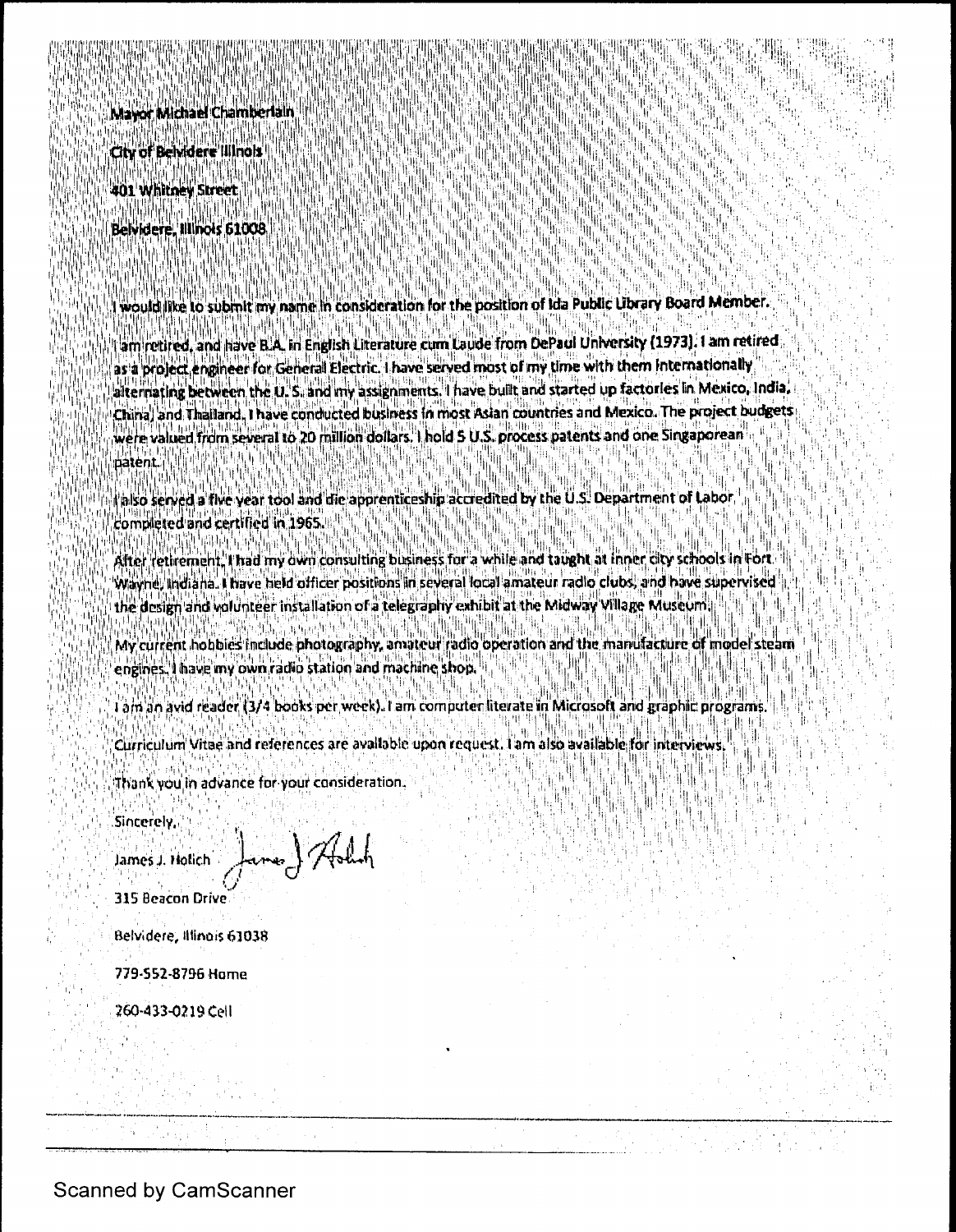

| To:   | Mayor and City Council                   |
|-------|------------------------------------------|
| From: | Brent Anderson, Director of Public Works |
|       | <b>Date: 2/18/2016</b>                   |
| Re:   | Replacement of City Hall Rooftop Unit    |

As you know, the Council Chambers was recently without heat. Repairs have been made, but the technician indicated that the heat exchanger needs to be replaced. The existing 25 ton unit is 18 years old. The cost for the heat exchanger is approximately one-third of the cost of an entire new unit. Due to its age and current condition, replacement of the entire unit is recommended.

We have received the following proposals for replacement of the existing 25 ton rooftop unit, complete:

| 1. Miller Engineering Company<br>1616 S Main St<br>Rockford, IL 61102                     | \$18,872.00 |
|-------------------------------------------------------------------------------------------|-------------|
| 2. Fleming Heating & Air Conditioning, Inc.<br>402 Buchanan Street<br>Belvidere, IL 61008 | \$24,544.00 |
| 2. Ace Heating & Air Conditioning, Inc.<br>881 Ivy Oaks Drive<br>Caledonia, IL 61011      | \$29.894.00 |

<sup>1</sup> would recommend approval of the proposal from Miller Engineering, in the amount of\$ 18872.00, to replace the 25 ton rooftop unit at City Hall. The cost of this work will be paid for from water, sewer and general funds as follows:

| Water Line Item #61-5-810-6040        | \$6,000.00 |
|---------------------------------------|------------|
| Sewer Line Item #61-5-820-6010        | \$6,000,00 |
| General Fund Line Item #01-5-110-6010 | \$6,872,00 |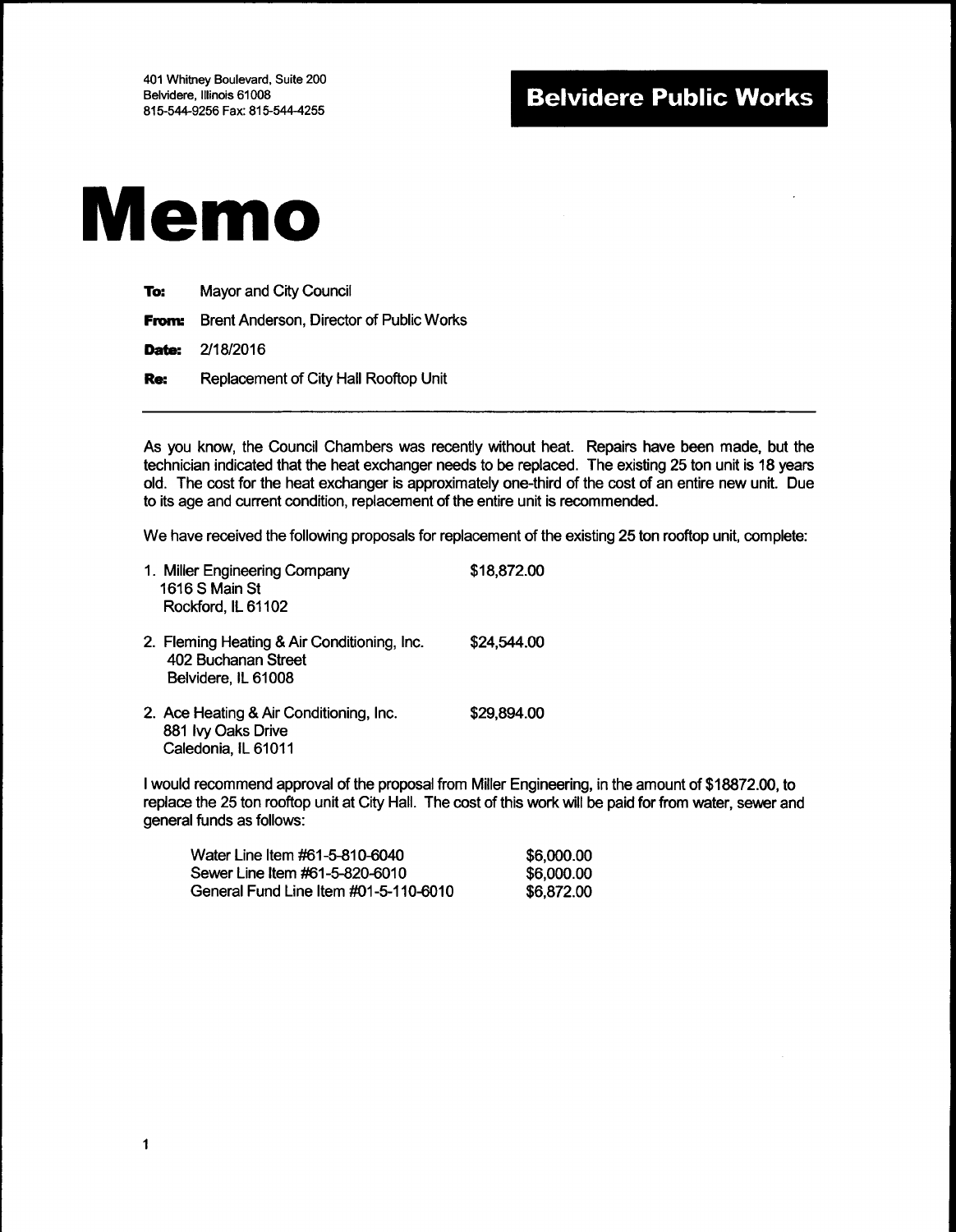## BELVIDERE - BOONE COUNTY PLANNING DEPARTMENT

401 Whitney Boulevard, Suite 300, Belvidere, Illinois, 61008 815 544-5271 FAX 815 547-9214

- DATE: January 17, 2016
- TO: Honorable Mayor Chamberlain Belvidere City Council Members
- FROM: Kathy J. Miller, AICP, Interim Planning Director KYM
- RE: FY 2016 Certified Local Government Grant For Historic Preservation Plan

The Historic Preservation Commission wishes to apply for funding to assist in securing professional consulting services for a Historic Preservation Plan that develops effective action strategies for Belvidere's historic preservation activities for the next decade. The purpose of the plan is to identify and assess the community's resources and current preservation activities; encourage community visioning for the development of plan strategies and to develop a final plan highlighting community short and long range goals with implementation strategies for historic preservation activities for the next decade.

The Certified Local Government Grant is a 70/30 matching federal grant administered by the Illinois Historic Preservation Agency. The total cost of the project is planned at \$30,000; grant funding would be \$21,000; the local match from the Historic Preservation budget is \$9,000. The submittal is due in February 2016 and if awarded, the notification will be announced in April 2016. A draft of the grant is attached.

Recommendation:

The staff recommends a motion to approve the submittal of the grant application for 21, 000 to develop a historic preservation plan with implementation strategies for the next decade.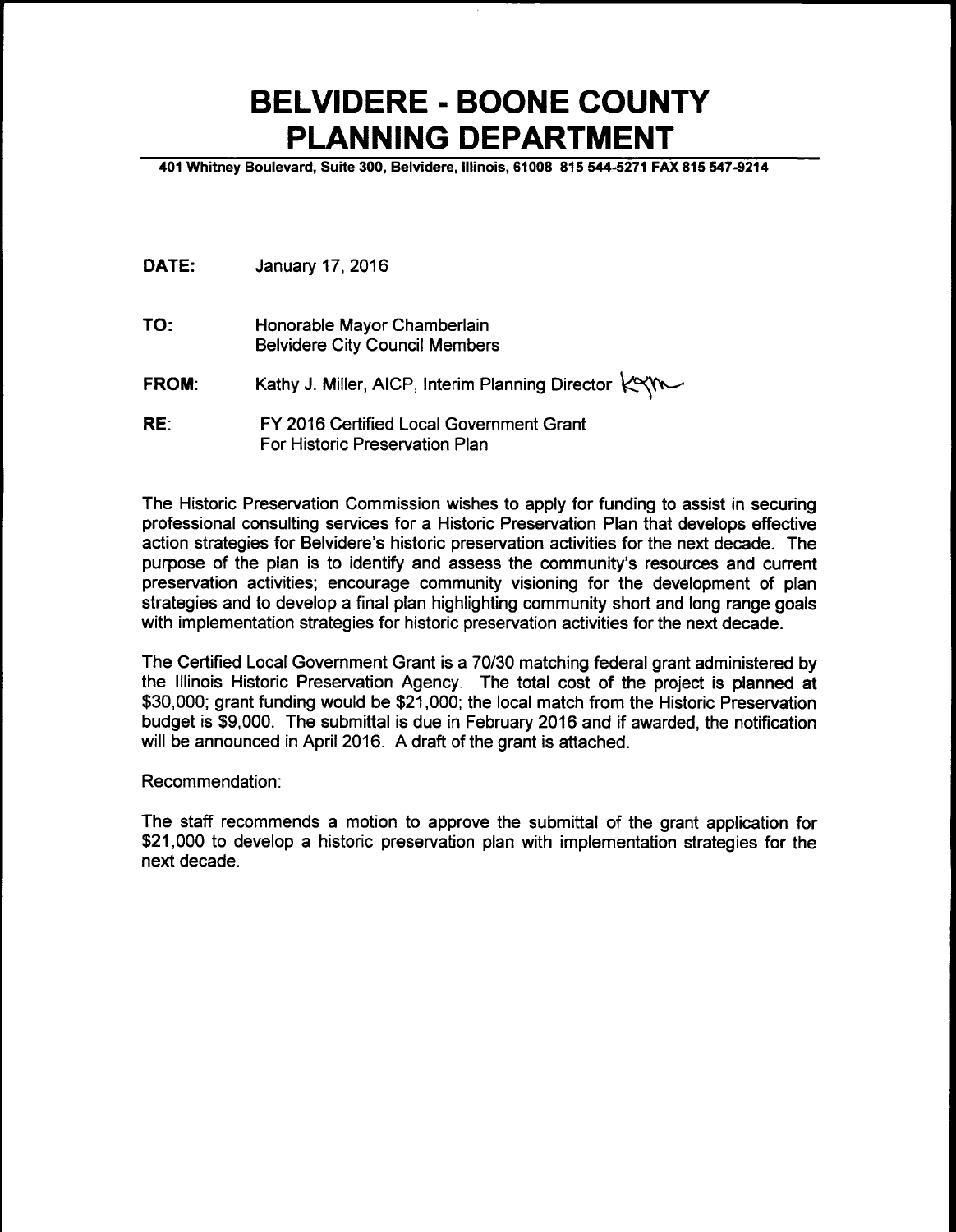| <b>ILLINOIS HISTORIC PRESERVATION AGENCY</b><br>APPLICATION FOR CLG MATCHING GRANT, FY 2016<br>POSTMARK DUE DATE IS FEBRUARY 29, 2016                                              |                                                                                                 |  |  |  |
|------------------------------------------------------------------------------------------------------------------------------------------------------------------------------------|-------------------------------------------------------------------------------------------------|--|--|--|
| 1. PROJECT DESCRIPTION - Brief Working Title<br>An integrated strategy for Belvidere's historic<br>preservation activities for the next decade.                                    | 2. PROJECT PERIOD<br>Deadline for FINAL Reporting and Expenditures is<br><b>AUGUST 31, 2017</b> |  |  |  |
| 3. TYPE OF PROJECT<br>[X]<br>$\Box$<br>$\left[ \quad \right]$<br><b>Public Education</b><br><b>National Register</b><br><b>Planning</b><br>$\begin{smallmatrix} \end{smallmatrix}$ | 4. PROJECT COST<br>Total Project<br>\$30,000.00<br>70% \$21,000.00 / 30% \$9,000.00             |  |  |  |
| Survey                                                                                                                                                                             |                                                                                                 |  |  |  |
| 5. APPLICANT INFORMATION<br>Community Name City of Belvidere<br><b>Street Address</b><br><b>401 Whitney Boulevard</b>                                                              |                                                                                                 |  |  |  |
| City<br><b>Belvidere</b><br>Zip 61008                                                                                                                                              | County<br><b>Boone</b>                                                                          |  |  |  |
| Local Grantee Contact Kathy J. Miller; Becky Tobin                                                                                                                                 | Telephone 815 547-8644                                                                          |  |  |  |
| Email kimiller28@hotmail.com; btobin@ci.belvidere.il.us                                                                                                                            |                                                                                                 |  |  |  |
| U.S. Congressional District(s)<br>16                                                                                                                                               | IL Senate<br>35                                                                                 |  |  |  |
| State Representative District(s)<br>69                                                                                                                                             |                                                                                                 |  |  |  |
| 6. SCOPE OF WORK - Provide a detailed work program, explain how it meets local planning priorities, and<br>demonstrate local support. (attach pages as needed)                     |                                                                                                 |  |  |  |
| <b>See Attached</b>                                                                                                                                                                |                                                                                                 |  |  |  |
|                                                                                                                                                                                    |                                                                                                 |  |  |  |
| 7. PROJECT PERSONNEL (please attach resumes)                                                                                                                                       |                                                                                                 |  |  |  |
| <b>Project Supervisor</b><br><b>Kathy J. Miller;</b>                                                                                                                               |                                                                                                 |  |  |  |
| Other Project Personnel (if applicable) Becky Tobin                                                                                                                                |                                                                                                 |  |  |  |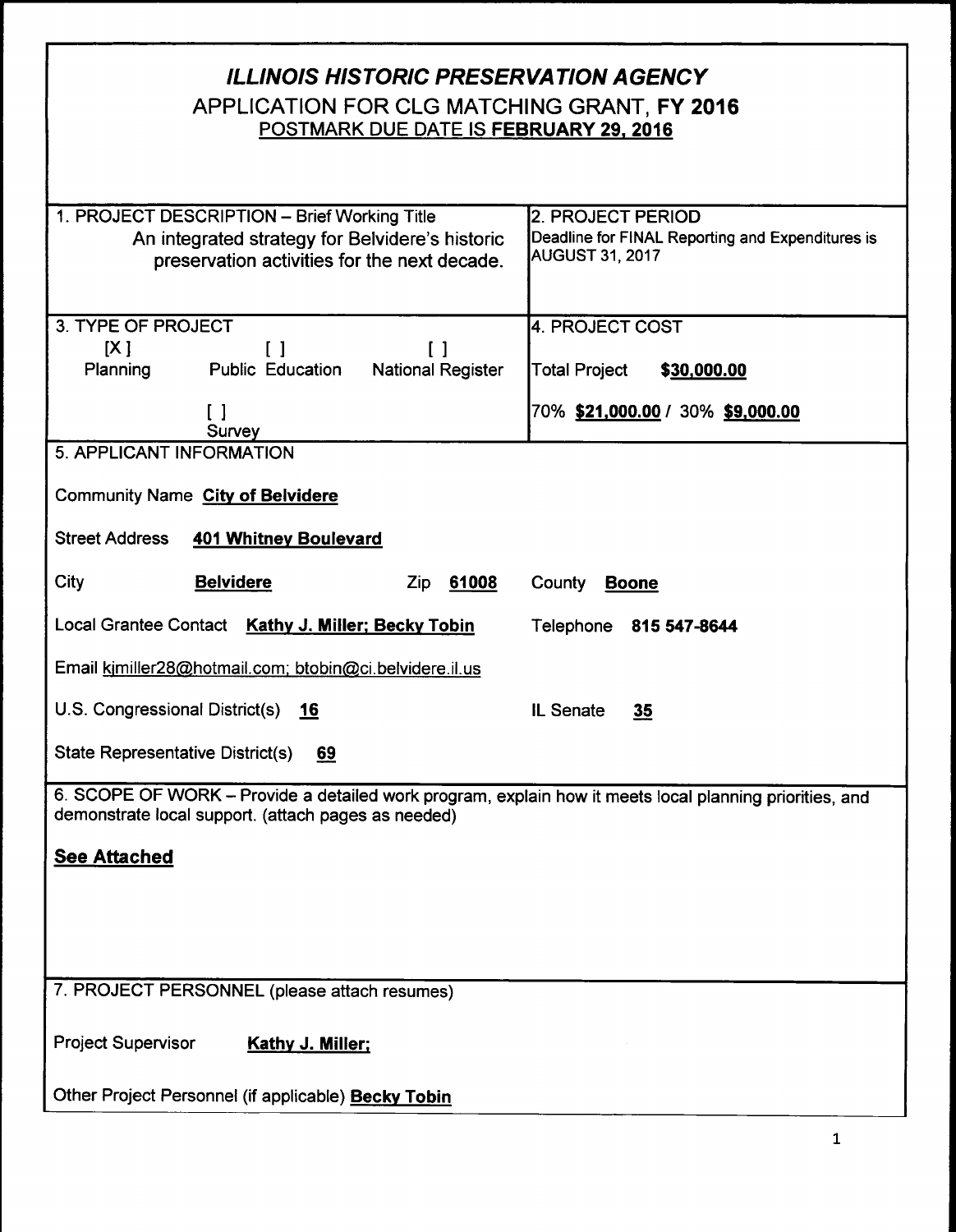| 8. PROJECT DOCUMENTS (attach pages as needed for National Register, Survey and Assessment Projects)                                                                                                                            |                              |               |          |             |                            |  |
|--------------------------------------------------------------------------------------------------------------------------------------------------------------------------------------------------------------------------------|------------------------------|---------------|----------|-------------|----------------------------|--|
| 9. PROJECT BUDGET DETAIL - Estimated Budget Detail                                                                                                                                                                             |                              |               |          |             |                            |  |
|                                                                                                                                                                                                                                |                              |               |          |             |                            |  |
| <b>item</b>                                                                                                                                                                                                                    | Cost                         | <b>Vendor</b> | Quantity | <b>Size</b> | <b>Additional</b><br>Costs |  |
| Publishing                                                                                                                                                                                                                     | \$500                        |               |          |             |                            |  |
| Advertising<br><b>Travel</b>                                                                                                                                                                                                   | \$2000<br>\$1000             |               |          |             |                            |  |
| Printing                                                                                                                                                                                                                       | \$500                        |               |          |             |                            |  |
| Consultant                                                                                                                                                                                                                     | \$25,000                     |               |          |             |                            |  |
| 10. FUNDING RESOURCES (Shows 70% / 30% breakout))                                                                                                                                                                              |                              |               |          |             |                            |  |
| Source                                                                                                                                                                                                                         |                              | Amount        |          |             |                            |  |
| <b>CLG GRANT AWARD</b>                                                                                                                                                                                                         |                              | \$21,000.00   |          |             |                            |  |
| <b>LOCAL MATCH CASH</b>                                                                                                                                                                                                        |                              | \$9,000.00    |          |             |                            |  |
| <b>LOCAL MATCH VOLUNTEER</b><br><b>HOURS</b>                                                                                                                                                                                   |                              | \$            |          |             |                            |  |
| <b>LOCAL MATCH DONATED</b><br><b>IN KIND</b>                                                                                                                                                                                   |                              | S             |          |             |                            |  |
|                                                                                                                                                                                                                                | <b>PROJECT FUNDING Total</b> | \$30,000.00   |          |             |                            |  |
| 11. PROJECT TIMELINE -- must include task calendar and project benchmarks. (attach pages as needed)                                                                                                                            |                              |               |          |             |                            |  |
| <b>See Attached</b>                                                                                                                                                                                                            |                              |               |          |             |                            |  |
| 12. SIGNATURE OF AUTHORIZED REPRESENTATIVE OF CERTIFIED LOCAL GOVERNMENT                                                                                                                                                       |                              |               |          |             |                            |  |
|                                                                                                                                                                                                                                |                              |               |          |             |                            |  |
| Signature Signature Signature Signature Signature Signature Signature Signature Signature Signature Signature Signature Signature Signature Signature Signature Signature Signature Signature Signature Signature Signature Si |                              |               |          |             |                            |  |
| Printed Name and Title Kathy J. Miller, AICP, Interim Planning Director                                                                                                                                                        |                              |               |          |             |                            |  |
|                                                                                                                                                                                                                                |                              |               |          |             |                            |  |
| <b>RETURN APPLICATIONS TO:</b>                                                                                                                                                                                                 |                              |               |          |             |                            |  |
| <b>ILLINOIS HISTORIC PRESERVATION AGENCY</b><br><b>PRESERVATION SERVICES DIVISION</b><br><b>1 OLD STATE CAPITOL PLAZA</b><br><b>SPRINGFIELD, ILLINOIS 62701</b><br>Attention: Rachel Leibowitz, 2016 CLG Grant Application     |                              |               |          |             |                            |  |
|                                                                                                                                                                                                                                |                              |               |          |             |                            |  |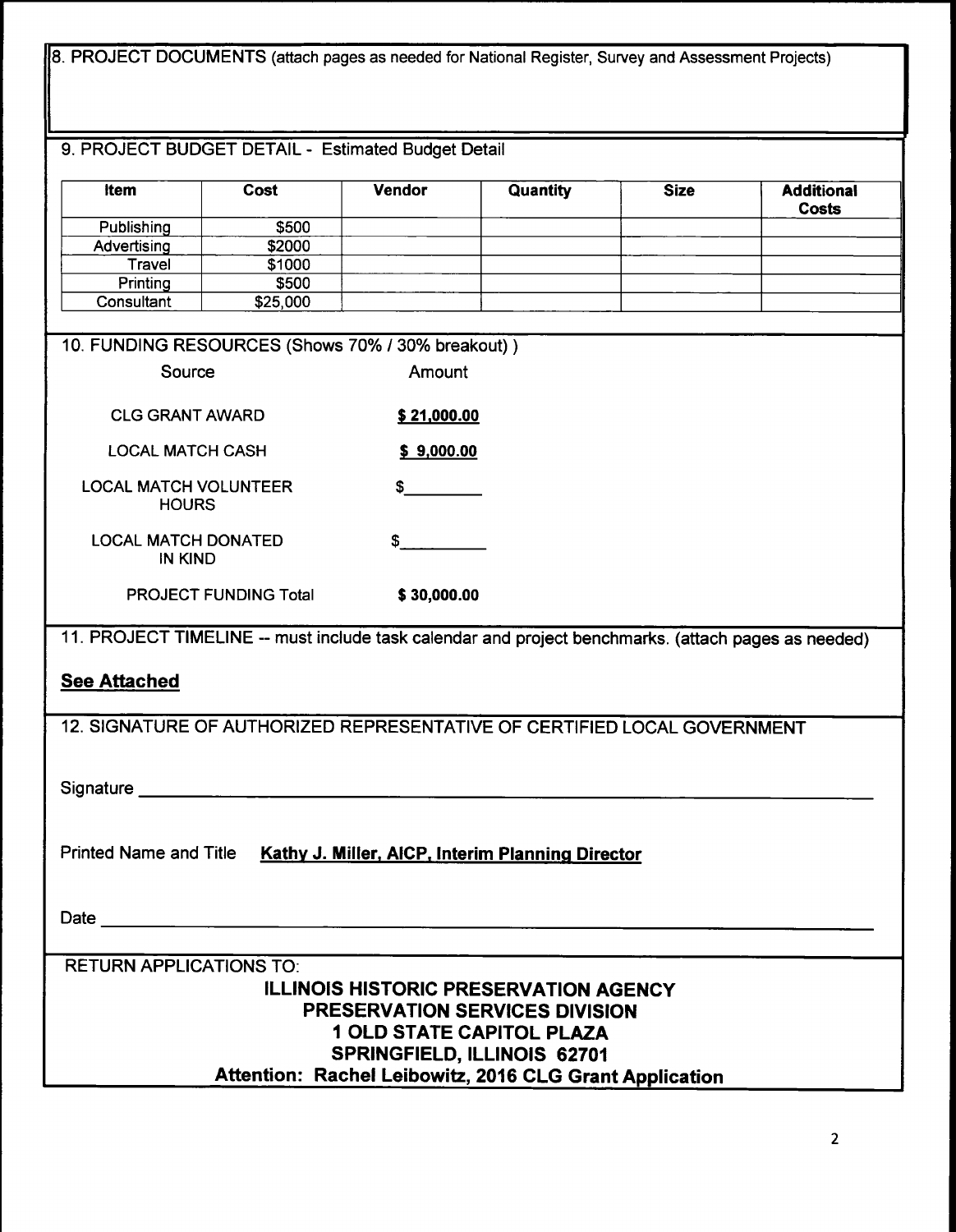#### 6. SCOPE OF WORK

#### City of Belvidere—Historic Preservation Plan

The City of Belvidere and the Historic Preservation Commission would like to secure professional consulting services to develop a Historic Preservation Plan that develops effective action strategies for Belvidere's historic preservation activities for the next decade. The purpose of the plan is to identify and assess the community's resources and current preservation activities; encourage community visioning for the development of plan strategies and to develop a final plan highlighting community goals with long range goals and implementation strategies for historic preservation activities for the next decade. Economic development through historic preservation is an established goal of the community as stated in the Boone County Comprehensive Plan, through other community plans and implemented through the Belvidere Zoning Ordinance and the Belvidere Historic Preservation Commission annual work program.

The preservation of Belvidere's Downtown and the surrounding neighborhoods is a priority established for the community as stated in the Boone County Comprehensive Plan undated in 2006 on page 72:

This new Plan strongly emphasizes the desirability of true mixed-use development in the Downtown area, including a heavy emphasis on general, elite riverfront, and senior housing convenient to specialty shopping, personal services, and cultural and recreational amenities. The continued use and support of the City's Main Street program is strongly advised. The City and Main Street program should consider the employment of a downtown revitalization/implementation specialist to forward their planning objectives in this most-important and unique existing development area in the County.

The Boone County Comprehensive Plan also called for the development of sub-area plans as stated on page 73:

In the near-term future, the City should consider the development and adoption of more detailed planning for several key sub-areas within this central area. Most importantly, a detailed plan is needed for the central Downtown area from the Community Center northwestward to the Bypass and from the Kishwaukee River southeastward to the State Street/Logan Avenue intersection.

Within this smaller central Downtown planning area, this detailed Plan should make strong recommendations for the redevelopment of the industrial riverfront on the Kishwaukee River ( including comprehensive clean-up and redevelopment of the salvage yard and foundry areas) a new passenger rail stop—probably on the northeast side of the Downtown near Main Street—and for the rail corridor southwest of the Downtown. Detailed redevelopment implementation strategies for these three areas should be used to forward and elaborate the adopted aesthetic and recreational plans for the Downtown area.

Any new historic preservation goals and strategies should be incorporated into the Boone County Comprehensive Plan.

A new Zoning Ordinance was adopted for the City of Belvidere in March of 2006 that adopted the Downtown Overlay Districts for Downtown Belvidere. The district is intended to implement the urban design recommendations of the Comprehensive Plan by preserving and enhancing the historical quality of the downtown and by attaining a consistent visually-pleasing image for the downtown area. The district is designed to forward both aesthetic and economic objectives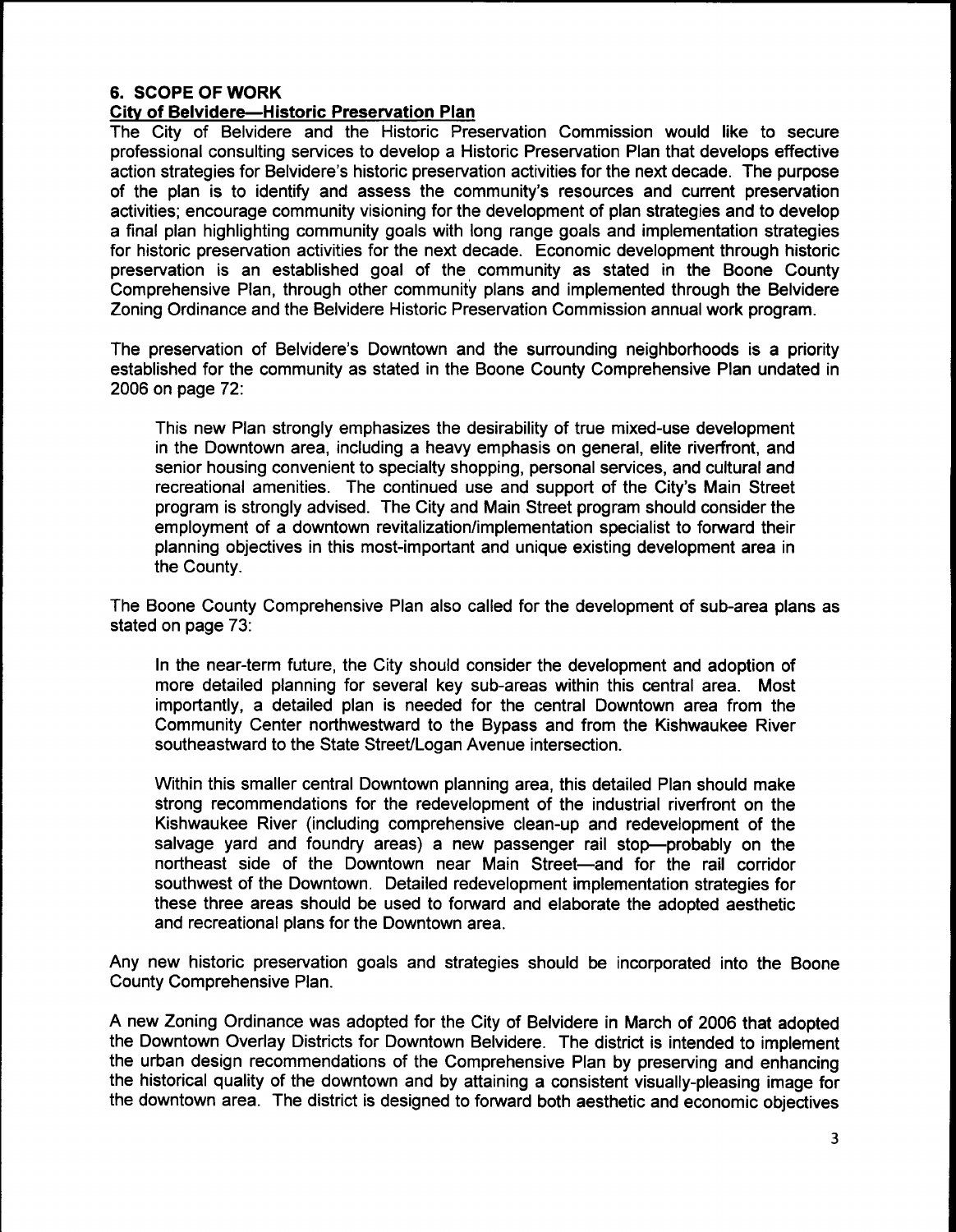of the city by controlling the site design and appearance of development within the district in a manner that is consistent with sound land use, urban design and economic revitalization principles. The overlay section requires review for better implementation strategies. Although the planning department and the zoning enforcement department work together to enforce the downtown district guidelines, it is difficult to attain compliance with the district guidelines. Many improper building changes occur over the weekends without plan review or building permits.

In 2012, The Downtown Strategic Plan was completed for Downtown Belvidere with the strategic concepts as stated on page seven:

Establishing community-oriented destinations to bring residents Downtown frequently for a variety of civic cultural and social activities; Preserving the historic charm and uniqueness of Downtown Belvidere through continued use, reuse and renovation of historic buildings and by encouraging compatible redevelopment; Concentrating retail, dining and personal services in the Downtown Core flanked by compatible business uses, institutions and housing; Adaptive reuse of the National Sewing Center Company Warehouse District and Riverfront as an extension of the Downtown to serve as a magnet for local and regional tourism and to provide a critical mass of downtown housing.

As part of the Downtown Strategic Plan, a historic context was developed, downtown buildings were surveyed, two downtown national register historic districts were created and concept building renovation designs were created for one downtown block and for the industrial district adjacent to downtown. An implementation strategy to complete all the identified goals of the Downtown Strategic Plan is needed.

The Belvidere Historic Preservation Commission has identified areas of the original town of Belvidere for intensive survey in the future. The entire priority area for intensive survey is the ten blocks north of the Kishwaukee River; the six blocks east and west of State Street on the north and the ten blocks south of the Kishwaukee River and the five blocks west of State Street; and six blocks south of the Kishwaukee River and the six blocks east of State Street. The north portion of the survey area contains approximately 375 acres with around 1100 sites; the south area is approximately 264 acres with 800 sites. It is estimated that the entire identified survey area will take fifteen to twenty years to complete.

The Court House Square Phase <sup>I</sup> project ( located adjacent to the North State Street survey area) was surveyed and documented in 2014. The seventy-acre tract yielded 150 survey documents including monuments in Big Thunder Park. The historic context completed as part of the project highlighted the settlement patterns between the north and south survey areas especially due to the railroad coming to Belvidere. The consultants identified one possible National Register Historic District encompassing <sup>a</sup> large portion of the survey area ( 112 contributing and 19 non-contributing structures), two possible local historic districts and 17 properties worthy of local historic landmark listing. The Court House Square Phase II area is located east of the Phase <sup>I</sup> project and includes the blocks east of Hancock Street to Gardner Street between Lincoln Avenue and Marshall Street. The Phase II area contains about 52 acres and approximately 150 sites. The survey work for this area began in January of 2016. A plan for establishing the identified landmarks and historic district is needed as well as a plan for continuing survey in the identified areas.

The Belvidere Historic Preservation commission was established by the same ordinance that developed a process for the designation of landmarks and historic districts as well as a process to review certificates of appropriateness for exterior design changes. The historic preservation ordinance was amended in 2010 and 2014. The requirements of the preservation ordinance and the Certified Local Government Agreement with the Illinois Historic Preservation Agency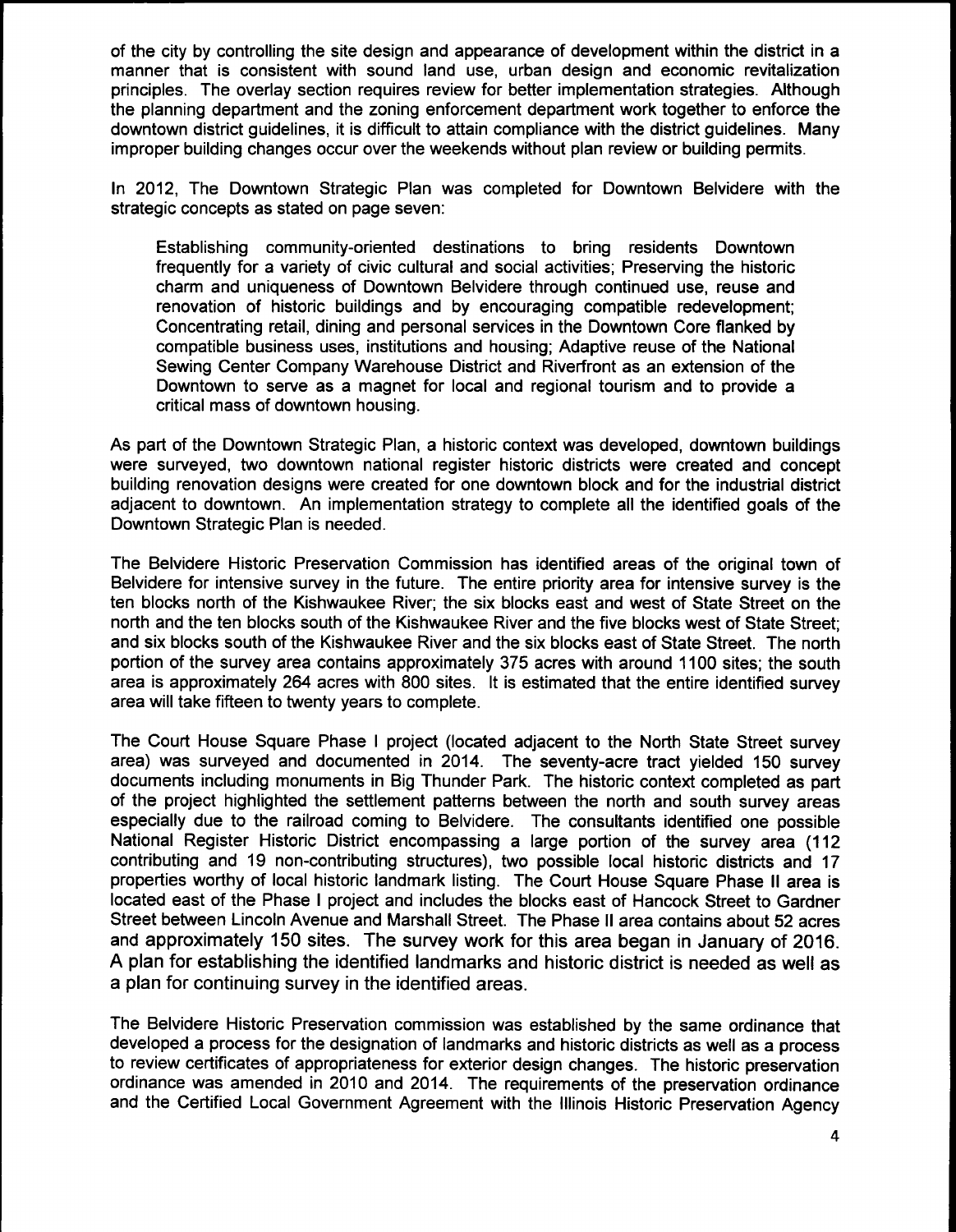establish the elements of the Preservation Commission's Annual Work Plan. These elements include Administrative ( administer preservation ordinance, administer Certified Local Government Agreement with IHPA, apply for and administer Certified Local Government Grants); Identification and Designation ( survey areas in the city that could be appropriate for district/landmark designation, encourage owners to landmark properties, initiate national register designations); Education and Promotion (commission training--attend state conference and/or workshops, hold tours of current landmarks and historic district; Preservation Awareness ( hold various events during preservation month, at Hometown Christmas and other times to call attention to the significance of preservation); and Recognition ( annual awards program recognizing outstanding preservation efforts). The work program should be reviewed and revised according to the suggested initiatives of the preservation plan.

It is estimated that the Historic Preservation will cost approximately \$30,000 to complete; thirty percent (\$ 9,000) will be paid through the City of Belvidere's general fund for the Historic Preservation Commission and seventy percent (\$21,000) will be paid through a Certified Local Government Grant (if funding is awarded). It is estimated that the plan will take fifty to fifty-five weeks to complete.

#### 11. PROJECT TIMELINE

- week 1 Prepare, publish and mail RFP
- week 6 Receive and review proposals
- week 7 Select candidates and schedule consultant interviews
- week 8 Hold Interviews and select consultant
- week 10 Review project details and desired outcomes with consultant; begin project
- week 11-16 Research existing community plans, regulatory ordinances, and historic resource
- week 22 Identify steering committee members and stakeholders; develop planning process
- week 23 Develop project meeting schedule and publicity plan; publish hearing notices
- week 24 Hold steering committee meeting
- week 25-29 Hold public meetings, visioning sessions
- week 30-40 Develop preliminary plan goals and objectives
- week <sup>41</sup> Review plan with staff, steering committee stake holders
- week 42-45 Hold additional public meetings to review plan development
- week 46-49 Complete Final plan and implementation strategies
- week 50-54 Present completed plan to staff, steering committee, stake holders, City Council
- week 54-60 Submittal of completion report and grant close out